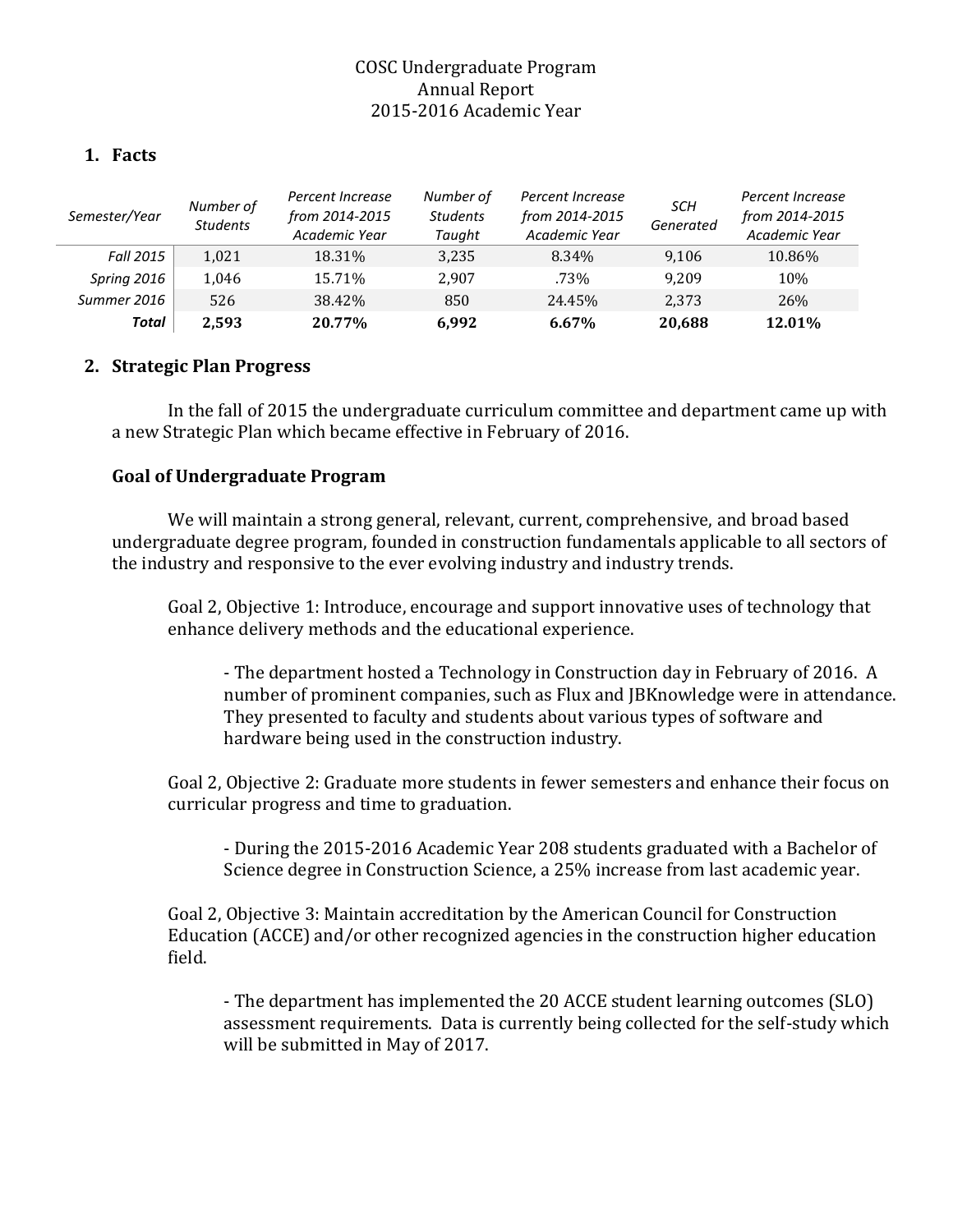Goal 2, Objective 4: Recruit a more diverse group of students and increase retention through better education, advising and mentoring.

- The department is working closely with GEAR Up and a number of construction companies to enhance our presence in locations with diverse populations. Seven camps were conducted in the summer of 2016. During these camps a faculty member travelled to Laredo to talk about our program. The students in these camps then had the opportunity to visit companies and job sites. At the end of the week the campers, along with family members, visited Texas A&M University and Francis Hall. Each camper was offered a \$1,000 scholarship if they attend Texas A&M and major in Construction Science.

Goal 2, Objective 5: Review of and restructure the undergraduate curriculum and classes in a way that addresses the Department's Centers of Excellence.

The department will review the undergraduate curriculum once the reaccreditation team leaves in the fall of 2017.

Goal 2, Objective 6: Review the interest in the Facility Management Minor (in terms of industry support and student growth), and seek approval, implementation, and promotion of the Leadership in the Design and Construction Professions Minor.

- The University Curriculum Committee approved the Minor in Leadership in the Design and Construction Professions and we will begin offering courses in the fall of 2016. The minor is 15 credit hours, students must take 3 one hour courses and then select 12 hours from a variety of courses. The minor will enhance the leadership skills of students by educating them about different leadership techniques and skills that will help them grow personally in order to become effective leaders in the design and construction industries.
- The Facility Management Minor is still being offered by the Department of Construction Science and 57 students have declared the minor. During the 2015-2016 Academic Year, Dr. Sarel Lavy visited with the Construction Industry Advisory Council (CIAC) and encouraged

## **3. Academic Quality Plan**

The Academic Quality Plan (AQP) for the undergraduate program is a comprehensive plan for quality improvement of the program and its students through the development and assessment of educational objectives and student learning outcomes. The AQP was overhauled during the 2015 – 2016 academic year, to assist with this process and assessment the department hired an assessment coordinator.

The Assessment Program Coordinator met with individual faculty members to determine what measures they were using to assess student learning objectives. Faculty members also had input on how the department would define the 20 student learning objectives that the American Council for Construction Education has in place. Once input from faculty was collected, the Assessment Program Coordinator met with department administrators to review the draft. The AQP was presented to the faculty in September of 2016.